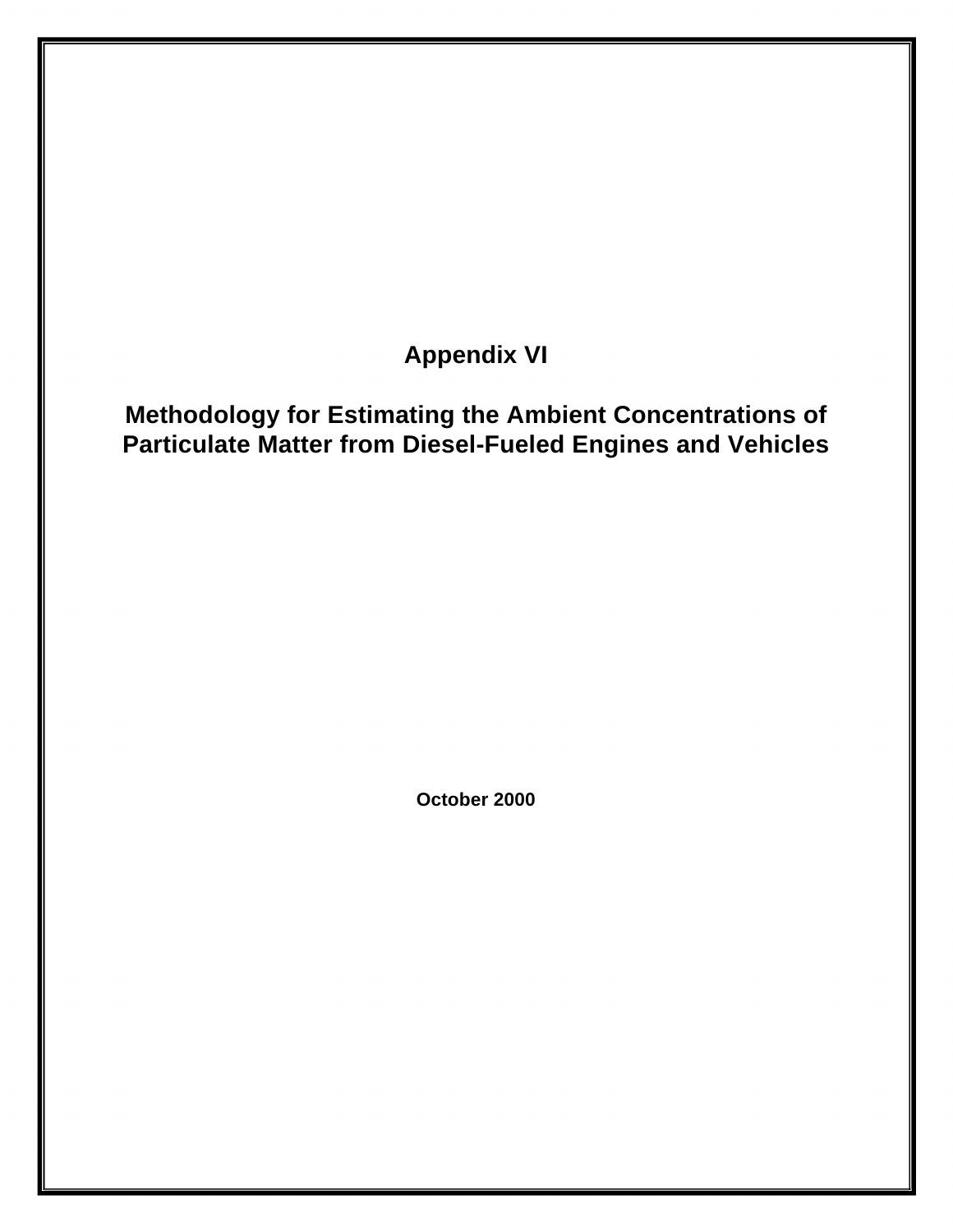#### **I. PURPOSE**

The purpose of this section is to present our methodology for updating the estimates for the statewide population-weighted annual outdoor average diesel PM concentration.

#### **II. INTRODUCTION**

The concentration of diesel PM that most Californians may be exposed to is estimated by the statewide population-weighted annual outdoor average diesel PM concentration. The Proposed Identification of Diesel Exhaust as a Toxic Air Contaminant, Appendix III, Part A, Exposure Assessment<sup>1</sup> (ID Report) reported the statewide population-weighted annual outdoor average diesel PM concentration as 3.0  $\mu$ g/m<sup>3</sup> for 1990. The ARB staff used studies from the San Joaquin Valley, South Coast, and San Jose to obtain speciated  $PM_{10}$  ambient data, along with ambient  $PM_{10}$ monitoring network data, and the 1990  $PM_{10}$  emissions inventory, in a receptor model approach to estimate the statewide outdoor concentration of diesel PM.

#### **III. METHODOLOGY**

#### **A. Basic Approach**

We determined the ratio of the estimated statewide population-weighted annual outdoor average diesel PM concentration for 1990 from the ID Report and the most recent diesel PM emission inventory for the year 1990.

> 3.0  $\mu$ g/m<sup>3</sup> (year 1990 statewide diesel PM concentration) 46,400 TPY (1990 diesel PM emissions inventory)

We then established the following equation:

| $\frac{3.0 \text{ }\mu\text{g/m}^3}{4.990}$ (1990) |  | $x \mu g/m^3$     | (2000) |
|----------------------------------------------------|--|-------------------|--------|
| 46,400 TPY (1990)                                  |  | 28,000 TPY (2000) |        |

We then multiplied the year 2000 updated emission inventory estimate by  $(3.0 \,\mu g/m^3/46,400 \,\text{TPY})$  to obtain the year 2000 statewide population-weighted annual outdoor average diesel PM concentration.

#### **B. The Baseline**

As stated above, the ID Report reported the statewide population-weighted annual outdoor average diesel PM concentration as 3.0  $\mu$ g/m<sup>3</sup> for 1990. This estimate was determined using receptor modeling techniques, including chemical mass balance

 $1$  As approved by the Scientific Review Panel on April 22, 1998.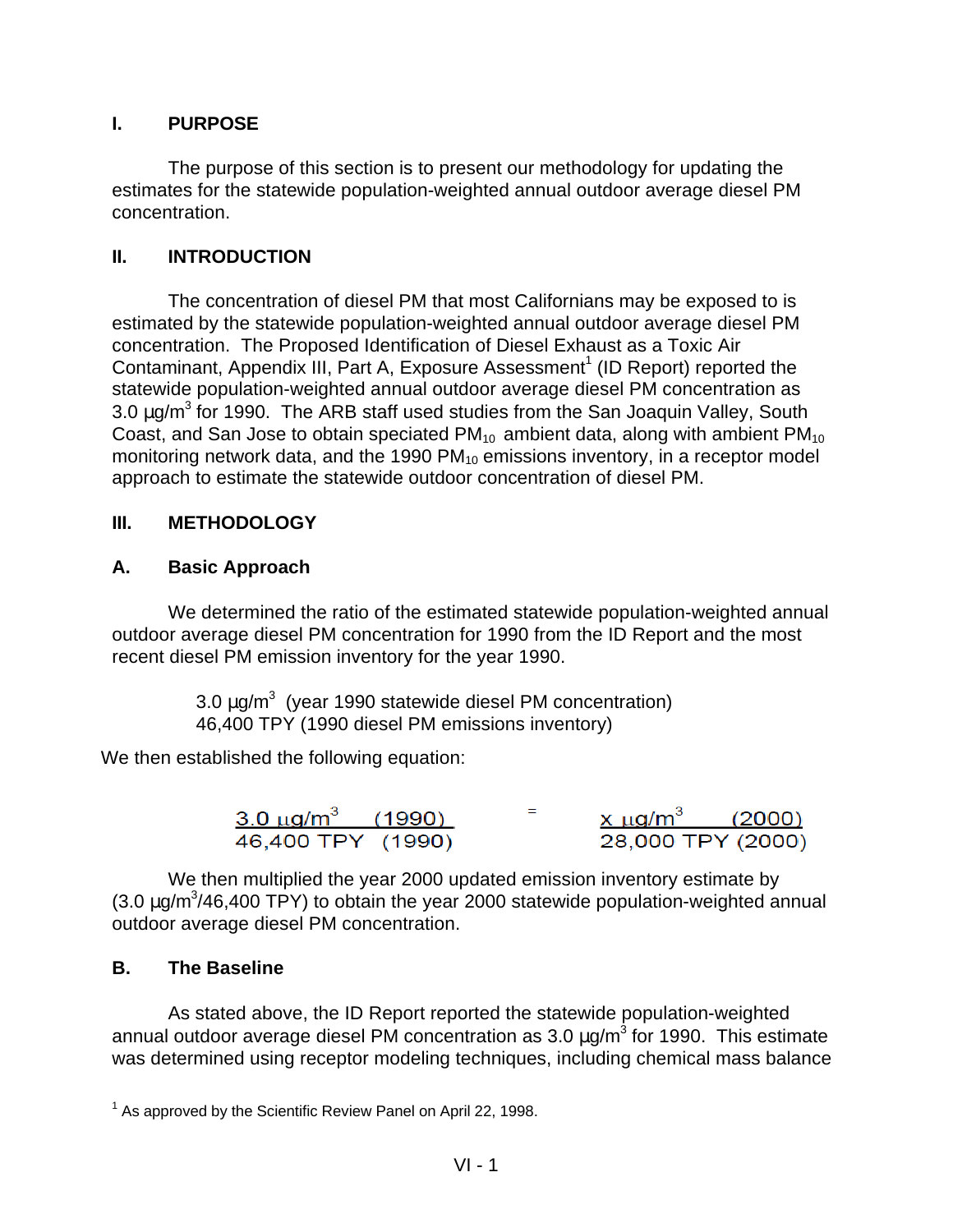model results from several studies, ambient 1990  $PM_{10}$  monitoring network data, and 1990 PM10 emissions inventory data to estimate Californians' outdoor ambient exposures to diesel PM. The 1990 PM $_{10}$  inventory and ambient monitoring data were used as the basis for calculating the statewide exposure to diesel PM because it better represented the emission sources in the years when the ambient data were collected for the studies used to estimate 1990 diesel PM outdoor concentrations.

#### **C. Revised Estimates**

The emissions inventory is updated continuously. The categories of the emissions inventory include: stationary source, area sources, and mobile sources. The emissions inventory also includes natural (non-anthropogenic) sources.

Originally, the emissions inventory did not include a complete inventory of offroad equipment. Recently, we have worked to update the off-road diesel engine inventory. Portable equipment has been included as a subset of the off-road emissions inventory. The methodology used to develop the inventory for off-road engines including portable engines is presented in Appendix III. Typical categories in the off-road emissions inventory include: agricultural engines, construction equipment, and military tactical support equipment.

In addition to underestimating emissions from off-road equipment, previous emission inventories underestimated emissions from diesel-fueled stationary engines by underrepresenting the number of stationary engines. Because of this concern, we have performed a more detailed inventory of stationary diesel engines along with better estimates of the stationary source contribution to diesel exhaust emissions. The methodology used to develop the inventory for stationary engines is presented in Appendix II.

As a result of the additional work to update the emissions inventory, the revised estimate for the total statewide diesel PM emissions inventory for 1990 is 46,400 TPY. The estimated emissions of diesel PM in California for the years 1990, 2000, 2010, and 2020 are as presented in Tables 1, 2, 3, and 4.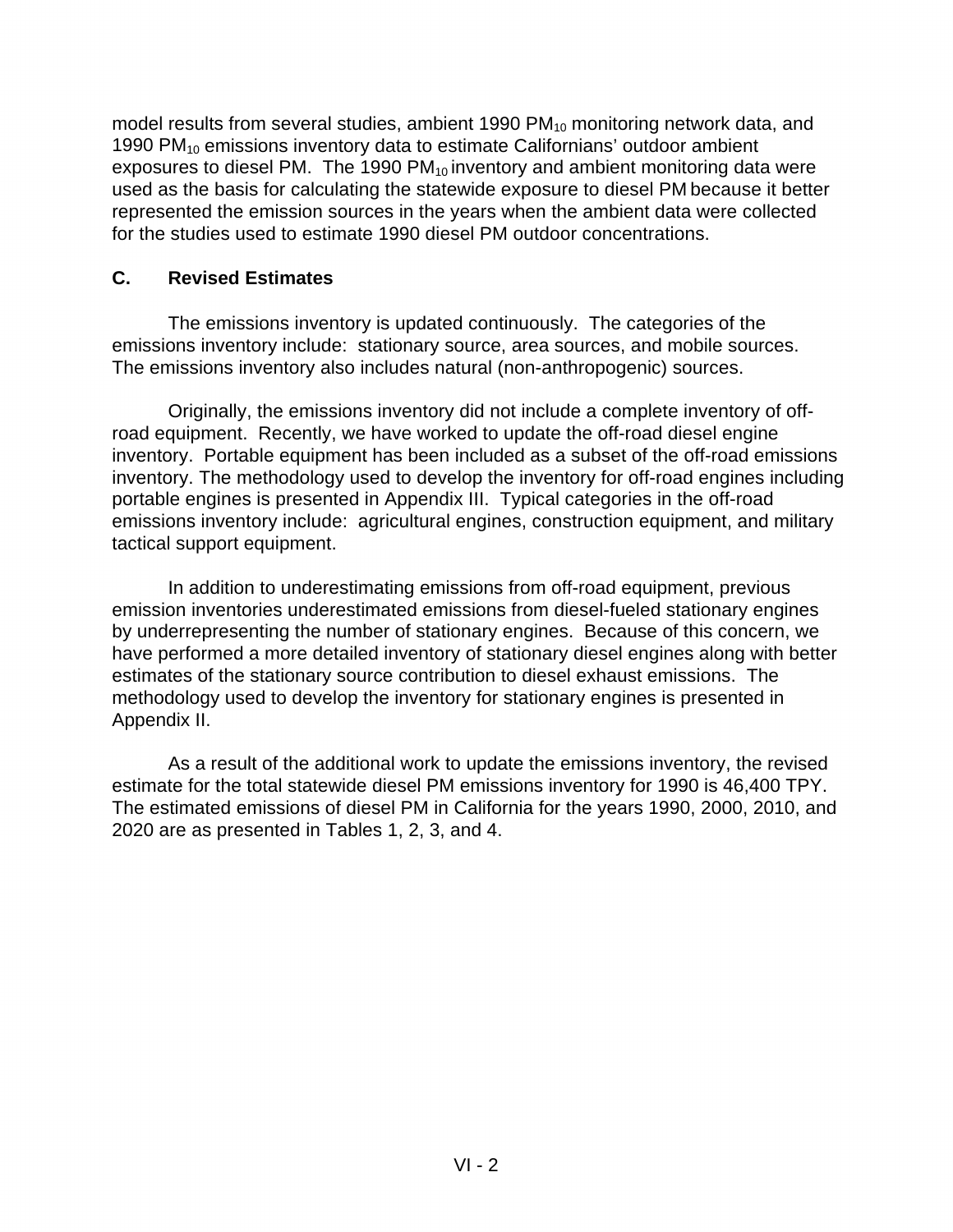#### **Table 1: Estimated Statewide Diesel PM Emissions Inventory – Diesel-Fueled Engines and Vehicles (1990)**

| ∥Category                                      | <b>Engine</b><br><b>Population</b> | <b>Diesel PM</b><br>(tons per year) | % of Total<br><b>Diesel PM</b><br><b>Emissions</b> |
|------------------------------------------------|------------------------------------|-------------------------------------|----------------------------------------------------|
| <b>STATIONARY</b>                              |                                    |                                     |                                                    |
| Prime                                          | 4,600                              | 400                                 | 0.9                                                |
| <b>Emergency Stand-by</b>                      | 10,200                             | 124                                 | 0.3                                                |
| <b>MOBILE</b>                                  |                                    |                                     |                                                    |
| On-road                                        | 606,700                            | 18,400                              | 39.7                                               |
| <b>Off-road (Excluding Portable Equipment)</b> | 476,300                            | 25,300                              | 54.5                                               |
| Portable                                       | 47,600                             | 2,200                               | 4.7                                                |
| <b>TOTAL</b>                                   | 1,145,300                          | 46,400                              | $100.0*$                                           |

\* may not add to 100% due to rounding

#### **Table 2: Estimated Statewide Diesel PM Emissions Inventory – Diesel-Fueled Equipment and Vehicles (2000)**

|                                               | <b>Engine</b>     | <b>Diesel PM</b> | % of Total<br><b>Diesel PM</b> |
|-----------------------------------------------|-------------------|------------------|--------------------------------|
| <b>Category</b>                               | <b>Population</b> | (tons per year)  | <b>Emissions</b>               |
| <b>STATIONARY</b>                             |                   |                  |                                |
| Prime                                         | 4,800             | 420              | 1.5                            |
| <b>Emergency Stand-by</b>                     | 11,300            | 138              | 0.5                            |
| <b>IMOBILE</b>                                |                   |                  |                                |
| On-road                                       | 687,200           | 7,500            | 26.8                           |
| <b>Off-road (Excluding Potable Equipment)</b> | 498,200           | 18,500           | 66.1                           |
| Portable                                      | 49,200            | 1,400            | 5.0                            |
| <b>TOTAL</b>                                  | 1,250,700         | 28,000           | 100.0                          |

\* may not add to 100% due to rounding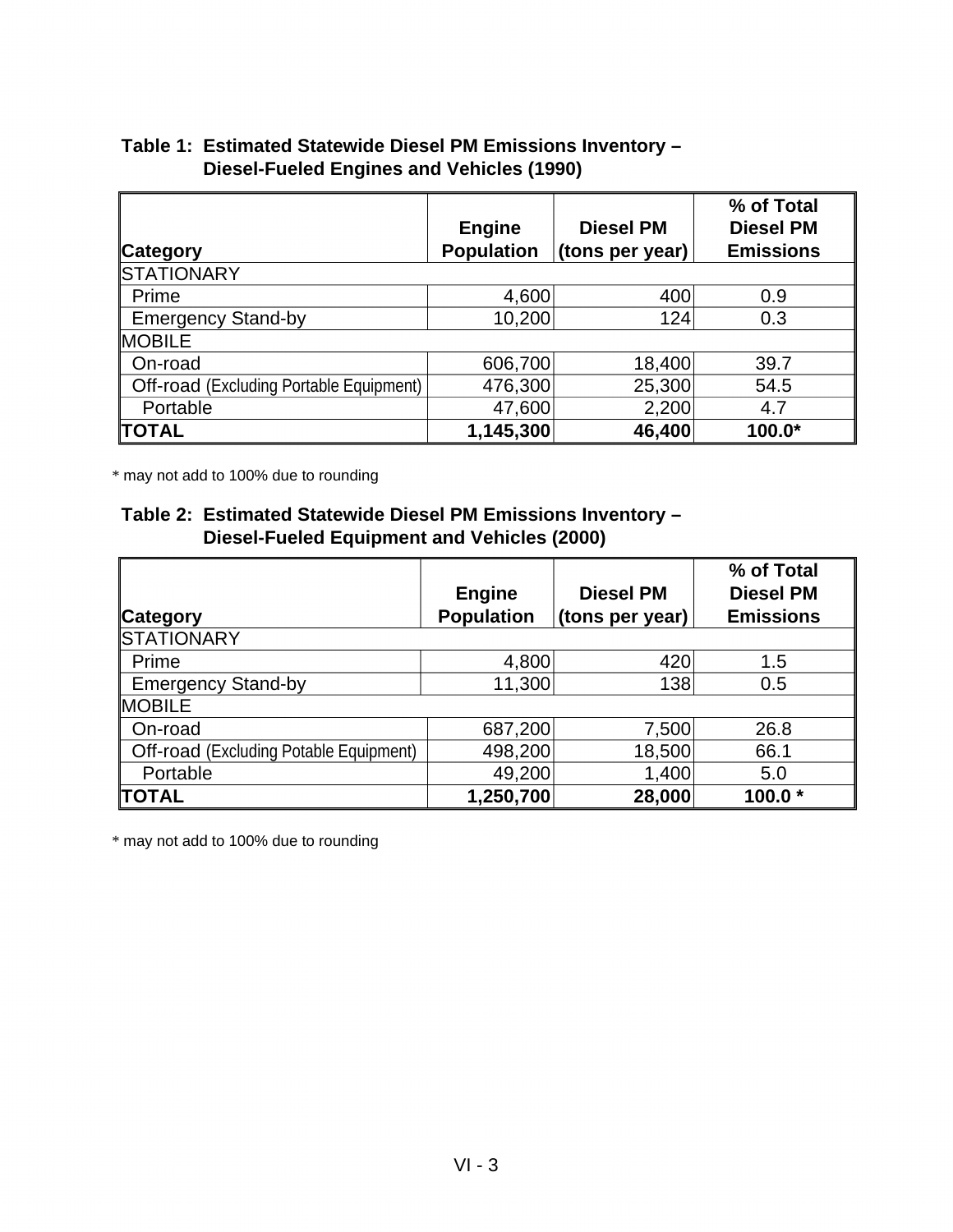| Table 3: Estimated Statewide Diesel PM Emissions Inventory - |
|--------------------------------------------------------------|
| <b>Diesel-Fueled Equipment and Vehicles (2010)</b>           |

|                                               | <b>Engine</b>     | diesel PM<br>(tons per | % of Total<br><b>Diesel PM</b> |
|-----------------------------------------------|-------------------|------------------------|--------------------------------|
| <b>Category</b>                               | <b>Population</b> | year)                  | <b>Emissions</b>               |
| <b>STATIONARY</b>                             |                   |                        |                                |
| Prime                                         | 4,400             | 360                    | 1.6                            |
| Emergency/Standby                             | 12,300            | 143                    | 0.6                            |
| <b>MOBILE</b>                                 |                   |                        |                                |
| On-road                                       | 643,900           | 5,200                  | 22.9                           |
| <b>Off-road</b> (Excluding Potable Equipment) | 521,300           | 15,900                 | 70.0                           |
| Portable                                      | 53,600            | 1,100                  | 4.8                            |
| <b>TOTAL</b>                                  | 1,235,500         | 22,700                 | 100.0 $*$                      |

\* may not add to 100% due to rounding

#### **Table 4: Estimated Statewide Diesel PM Emissions Inventory – Diesel-Fueled Equipment and Vehicles (2020)**

|                                               | <b>Engine</b>     | diesel PM<br>(tons per | % of Total<br>diesel PM |
|-----------------------------------------------|-------------------|------------------------|-------------------------|
| <b>Category</b>                               | <b>Population</b> | year)                  | <b>Emissions</b>        |
| <b>STATIONARY</b>                             |                   |                        |                         |
| Prime                                         | 4,400             | 350                    | 1.9                     |
| <b>Emergency Stand-by</b>                     | 13,200            | 149                    | 0.8                     |
| <b>MOBILE</b>                                 |                   |                        |                         |
| On-road                                       | 610,200           | 4,900                  | 26.0                    |
| <b>Off-road</b> (Excluding Potable Equipment) | 527,800           | 12,800                 | 67.9                    |
| Portable                                      | 55,200            | 660                    | 3.5                     |
| <b>TOTAL</b>                                  | 1,210,800         | 18,900                 | 100.0 $*$               |

\* may not add to 100% due to rounding

The statewide population-weighted annual outdoor average diesel PM concentration was estimated at 3.0  $\mu$ g/m<sup>3</sup> in 1990. We are assuming that the ratio between the statewide population-weighted annual outdoor average diesel PM concentration and statewide emissions remains constant.

Applying the ratio (3.0  $\mu$ g/m<sup>3</sup>/46,400 TPY) to the updated year 2000 statewide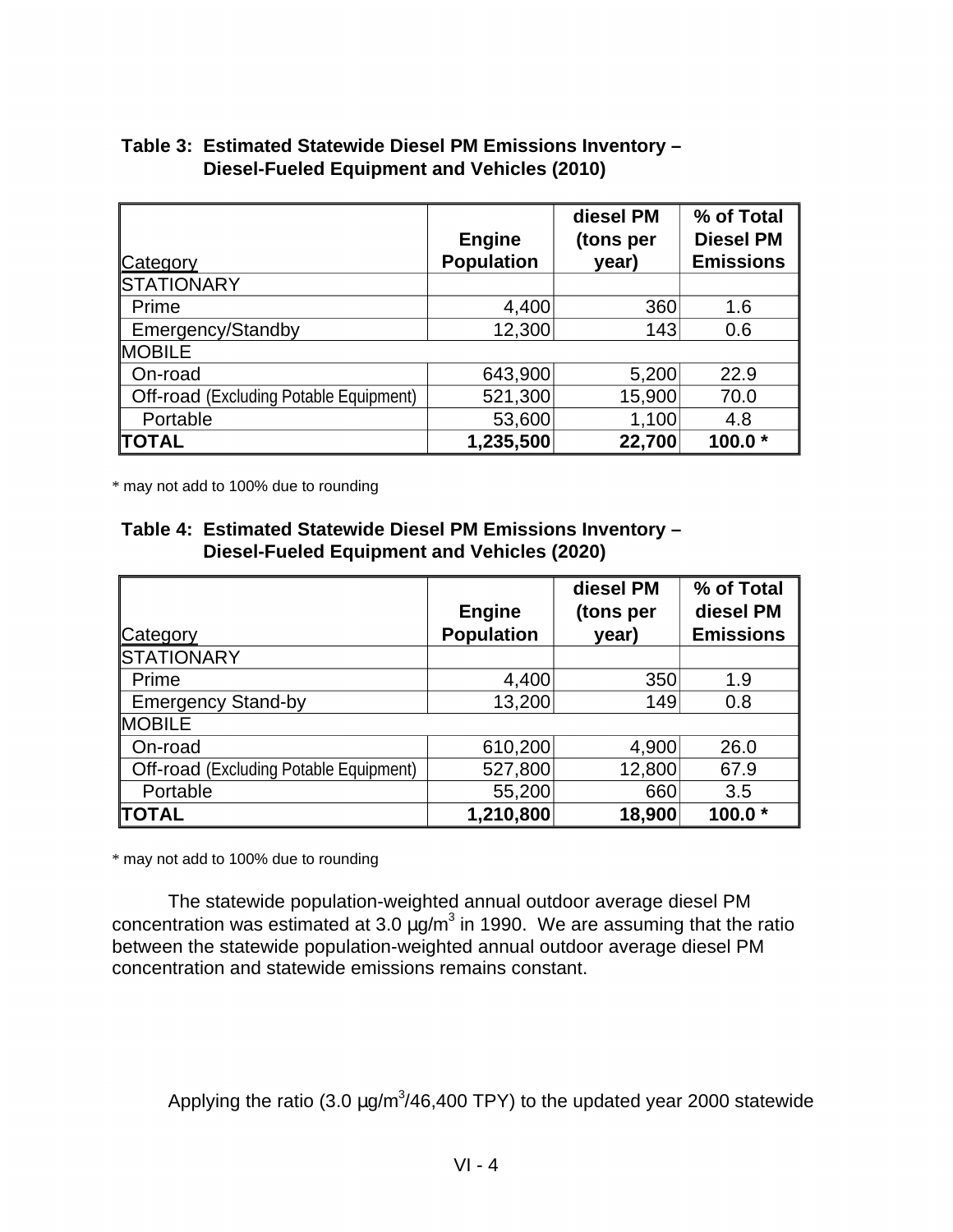emissions of 28,000 TPY yields an updated statewide population-weighted annual outdoor average diesel PM concentration of 1.8  $\mu$ g/m<sup>3.</sup>

| $3.0 \,\mathrm{\upmu g/m}^3$ (1990) | $=$ | $x \mu q/m^3$ | (2000)            |
|-------------------------------------|-----|---------------|-------------------|
| 46,400TPY (1990)                    |     |               | 28,000 TPY (2000) |

The same ratio can be applied to the updated statewide concentration estimates for the years 2010 and 2020 to estimate the statewide population-weighted annual outdoor average diesel PM concentrations for those years. (See Table 4.)

#### **Table 4: Updated statewide population-weighted annual outdoor average diesel PM concentrations for 2000, 2010, and 2020**

| Year                                     | 2000   | 2010   | 2020   |
|------------------------------------------|--------|--------|--------|
| Emissions (TPY)                          | 28,000 | 22,700 | 18,900 |
| Concentration ( $\mu$ g/m <sup>3</sup> ) | 1.8    | 1.5    | 1 2    |
| Risk (cancers/million)                   | 540    | 450    | 360    |

#### **D. Cancer Risk Associated with the Updated Statewide Population-Weighted Annual Outdoor Average Diesel PM Concentration**

The Office of Environmental Health Hazard Assessment (OEHHA) reviewed and evaluated the potential for diesel exhaust to affect human health, and the associated scientific uncertainties. They considered acute and chronic noncancer health impacts, and potential cancer health impacts. The Scientific Review Panel (SRP) approved the OEHHA's health assessment at their April 22, 1998, meeting.

Based on available scientific evidence, a level of diesel PM exposure below which no carcinogenic effects are anticipated has not been identified. This finding was also approved by the SRP at their April 22, 1998 meeting.

The estimated range of lung cancer risk (upper 95% confidence interval) based on human epidemiological data is 1.3 x 10<sup>-4</sup> to 2.4 x 10<sup>-3</sup> (µg/m<sup>3</sup>)<sup>-1</sup>. After considering the results of human studies and detailed analysis of railroad workers, the SRP concluded that 3 x 10<sup>-4</sup> (µg/m<sup>3</sup>)<sup>-1</sup> is a reasonable estimate of unit risk expressed in terms of diesel PM.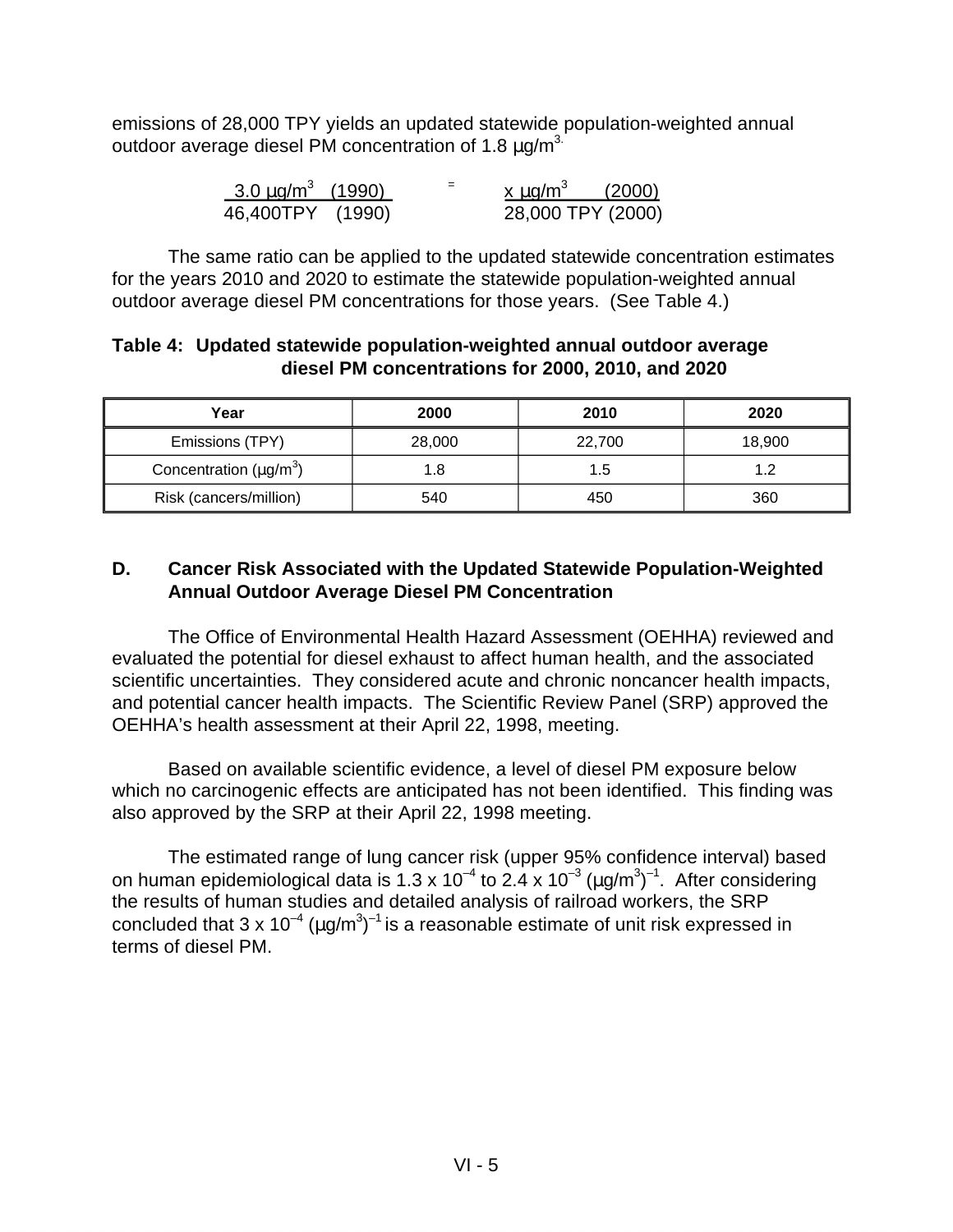This reasonable estimate of 3 x 10<sup>-4</sup> ( $\mu$ g/m<sup>3</sup>)<sup>-1</sup> means that a person exposed to a concentration of 1  $\mu q/m^3$  of diesel PM has a 3 per 10,000 chance of contracting cancer in their lifetime. Three per 10,000 chances is the same as a 300 per million chances.

For Californians exposed to an annual outdoor average diesel PM concentration of 1.8  $\mu$ g/m<sup>3</sup>, the risk of contracting cancer from exposure to diesel PM is 540 chances per million during a lifetime. (See Table 5.)

**Table 5: Updated Statewide Outdoor Diesel PM Concentrations and Cancer Risk** 

| Year | <b>Statewide Diesel PM</b><br>in California<br>(TPY) | <b>Statewide Population-Weighted Annual</b><br><b>Outdoor Average Diesel PM</b><br>Concentration<br>$(\mu$ g/m <sup>3</sup> ) | <b>Statewide</b><br><b>Cancer Risk</b><br>(cancers/million) |
|------|------------------------------------------------------|-------------------------------------------------------------------------------------------------------------------------------|-------------------------------------------------------------|
| 1990 | 46,400                                               | 3.0                                                                                                                           | 900                                                         |
| 2000 | 28,000                                               | 1.8                                                                                                                           | 540                                                         |
| 2010 | 22,700                                               | 1.5                                                                                                                           | 450                                                         |
| 2020 | 18,900                                               | 1.2                                                                                                                           | 360                                                         |

### **E. Indoor and Total Air Exposure**

The ID Report provided estimates of indoor and total exposure to diesel PM. ARB staff used estimates of population-weighted annual outdoor average diesel PM concentrations for 1990 in the California Population Indoor Exposure Model (CPIEM). The resulting indoor exposure estimate was approximately two-thirds of the population-weighted annual outdoor average diesel PM concentration. In the ID Report, the 1990 ratio was then applied to the estimated population-weighted annual outdoor average diesel PM concentrations for 1995, 2000, 2010 and 2020. In this report, we applied the same indoor/outdoor ratio to the updated statewide diesel PM concentrations. (See Table 6.)